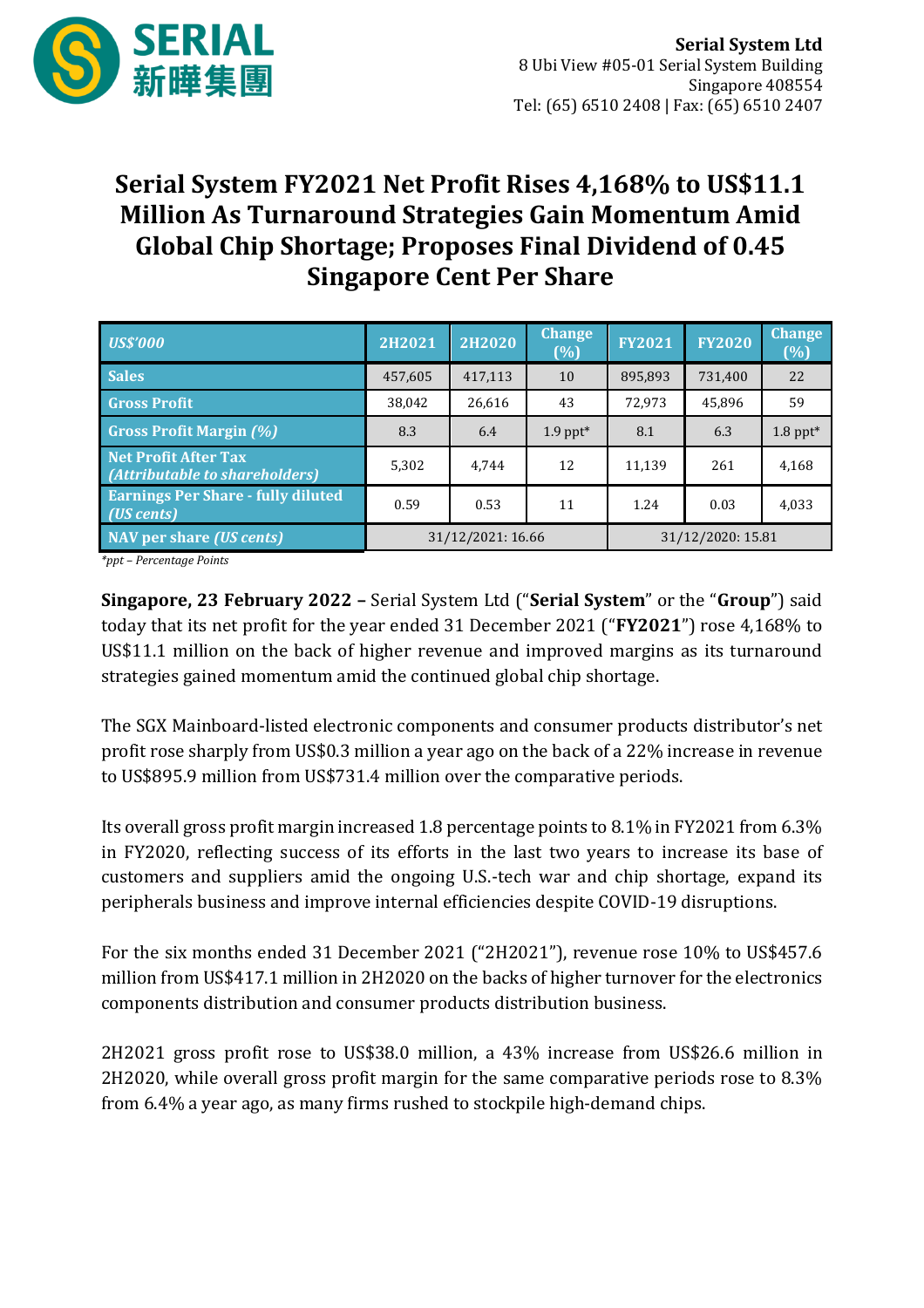

Turnover for the Group's electronic components distribution business, its main revenue contributor, increased 22% in FY2021, with Hong Kong and China registering the largest growth as well as increased revenue contribution from South Korea, mainly due to contribution from two new product lines.

On the consumer products distribution business front, revenue contribution increased 40%, boosted mainly by higher sales in PC and gaming peripherals in Malaysia amid work-fromhome measures, as well as maiden contribution from the Group's Japanese subsidiary.

Turnover for other business decreased 20% to US\$7.7 million, mainly due to lower sales in the Group's fast-moving consumer goods trading and distribution in the USA. The decline was offset by higher sales from the fast-moving consumer goods in Singapore, medical devices assembly and distribution, as well as hospitality and healthcare solutions segments.

Fully diluted earnings per share increased to 1.24 US cents in FY2021 from 0.03 US cent in FY2020, while the Group's net asset value per share rose to 16.66 US cents as at 31 December 2021 from 15.81 US cents as at 31 December 2020.

Serial System has proposed a final cash dividend of 0.45 Singapore cent a share. Together with an interim payout of 0.22 Singapore cent a share, shareholders can expect a total amount of 0.67 Singapore cent a share in FY2021 compared to 0.11 Singapore cent a share in FY2020.

On the outlook, the demand for semiconductor chips and memory storage will continue to remain strong in view of growing adoption of technologies such as 5G infrastructure, IoT and electric and autonomous vehicles, and Internet of Things, buoyed by the continued global shortage of chips.

The consumer peripherals business is also expected to see improvement, buoyed by robust demand as supply constraints on CPUs and VGAs are not expected to ease in the short term. The Group continues to maintain its edge as the leading motherboard and VGA distributor in Malysia by growing its network and product portfolio offerings. The Group is also seeing progress in its foray into Japan, and intends to continue strengthening its foothold in the country.

The Group continues to see its turnaround strategies bear fruit, and will build upon the momentum achieved in the last two years to increase revenue and operating efficiency. With increased vaccination rates and gradual easing of travel restrictions, the Group intends to pursue expansion of customer base and product lines for its key business segments.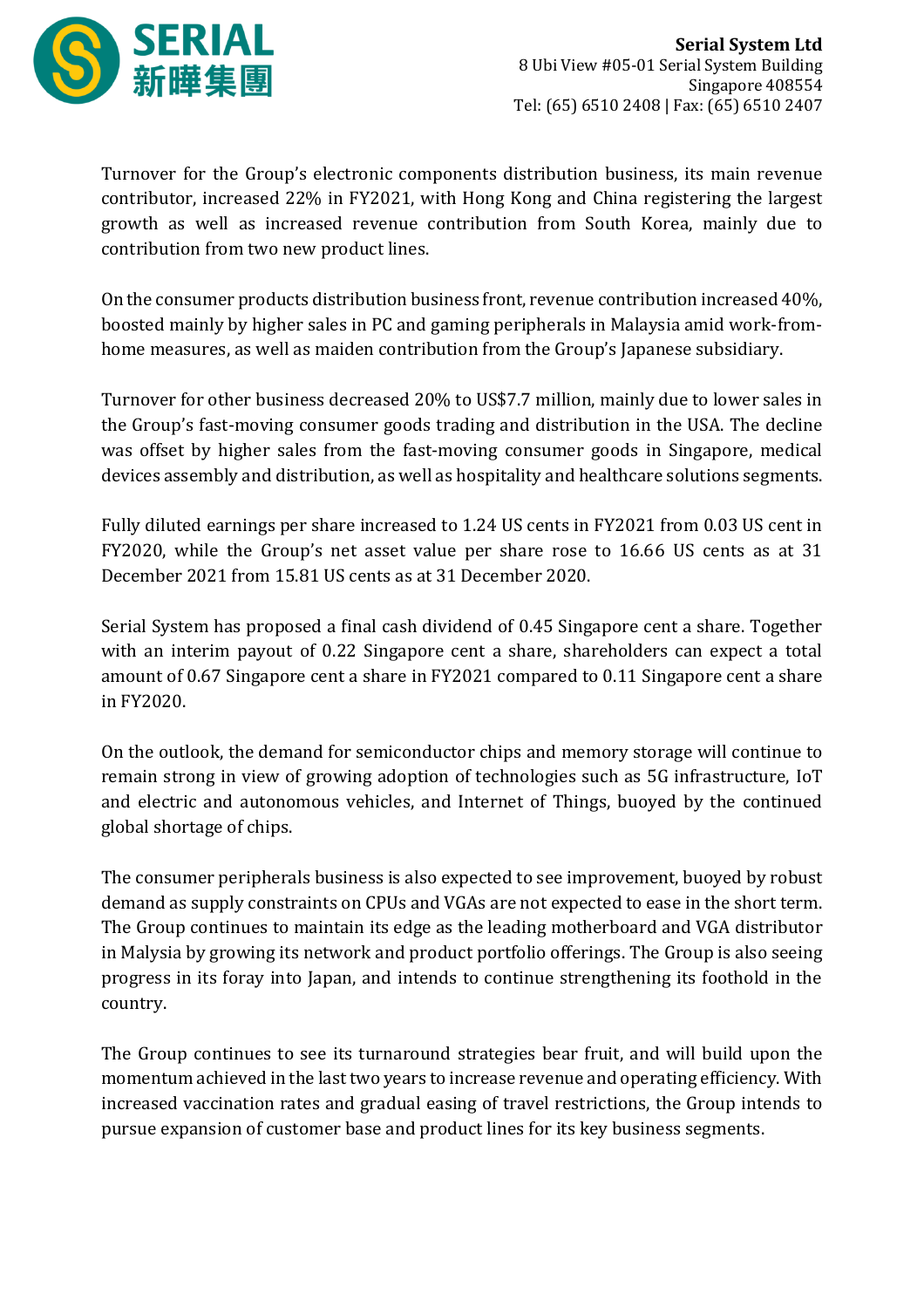

Dr Derek Goh, CEO of Serial System, said: "We are pleased that our combined strategies over the past two years have resulted in a strong recovery in FY2021. We continue to see opportunities amid the disruptions to the semiconductor sectors even as our peripherals and other business segments record encouraging growth despite the pandemic.

"Our turnaround is yet to complete. We continue to grow our customer and supplier base and further improve efficiencies. At the same time we intend to add value to some of our investments by taking on some manufacturing and distribution functions of these investee companies so as to shorten their own time to market and, in the process, enhance value for Serial System shareholders."

**### End ###**